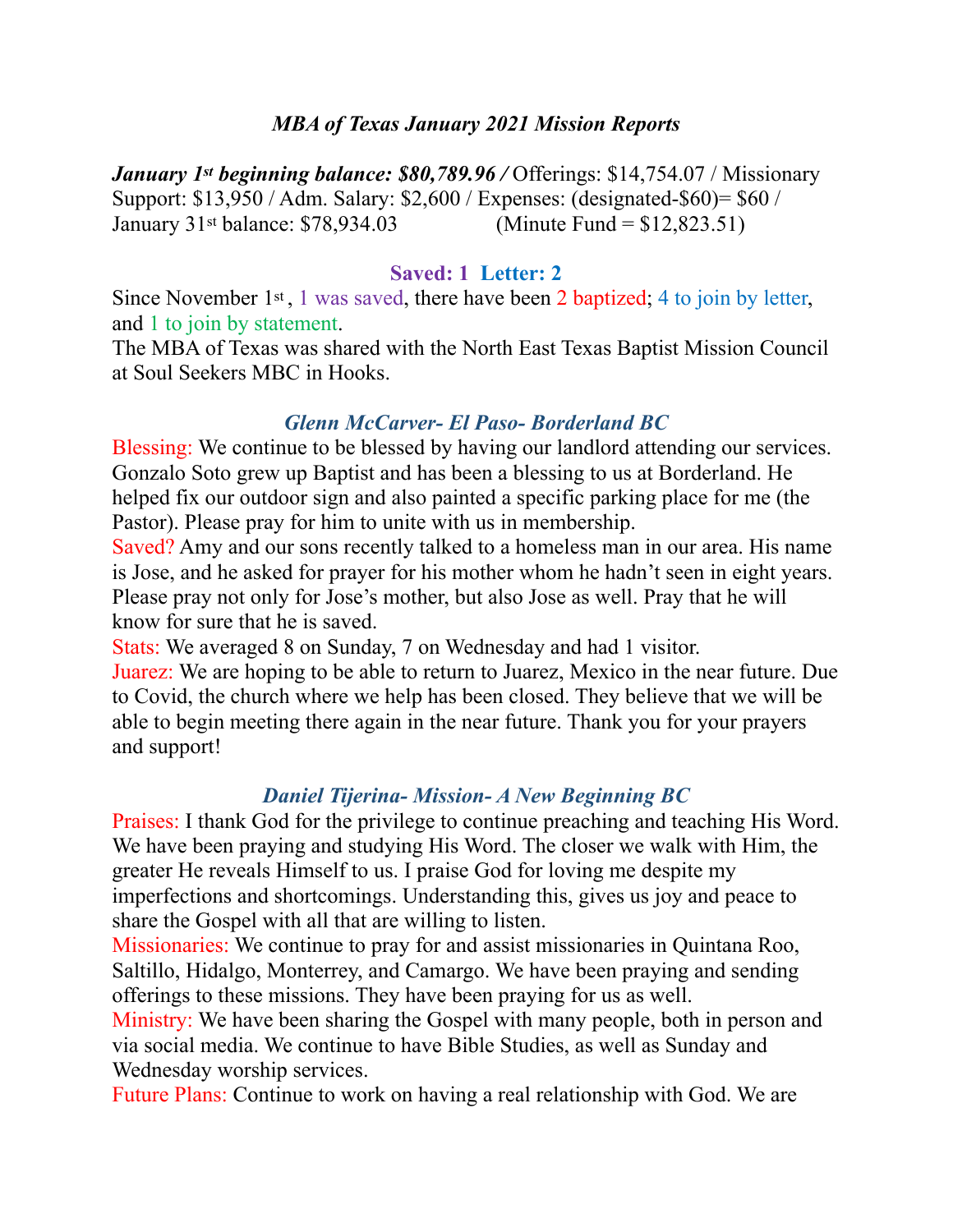meeting in homes and seeking the Lord's direction.

Stats: We averaged 12 people.

Thanks: First and foremost, we thank our Heavenly Father for His provision and grace. Second, we thank our sponsoring church- Unity MBC of Longview for their prayers and support. Third, we thank all the churches that give faithfully to the MBA of Texas, TMD, and TMB.

## *Steven Haney- MBSF- Texas Tech- Lubbock*

Covid: January did not get off to the start we had planned. Unfortunately, both Danielle and I tested positive for Covid. For about 8 or 9 days it was pretty bad, trouble breathing and light-headed, no energy, not taste or smell, as well as flu-like symptoms. There were a few nights we considered calling an ambulance but God blessed and we both made it through.

Tacos: In spite of such a rough start, we still had a great January for the MBSF. We had a Taco Night Fellowship at our house where several of the students made the taco fixings and guacamole and after eating and talking about spring plans we played charades for almost 4 hours! We were missing 2 students and still had 8, including a new student, with 3 that had either labs or study groups to do which kept them from coming! For our first Bible Study, I did a short lesson on Self-Control and afterward had the students fill out an anonymous sheet with questions they have about God, the Bible, Christianity, etc. Due to several students all asking about it, we will be starting this coming Monday night on a study of the spiritual gifts and which have ended and which are left, so please pray for us as we start that study!

Funding: For our funds, we have remained steady at around \$3,500/month which is a huge blessing. We are hoping to get more churches on board by this summer because if we can reach a steady \$4,000/month then we can start looking for property for our MBSF house which would be huge for us and a helpful tool for our ministry, especially with all the on-campus Covid restrictions in place! Please be in prayer for that goal as well! Thank you for all your continued thoughts and prayers and all your support! We certainly wouldn't be able to still be here and seeing this work grow if not for God's people! If you have any questions or concerns please let me know at 903-722-1545.

# *Joe Bozarth- Conroe- Fellowship BC*

Letter: January was a great month for the mission. We had two more additions by letter. Our attendance has been up on Sunday worship and in the evenings. We are having visitors on a regular basis.

Stats: We had 2 to join by letter! We averaged 16 in SS; 18 in MW; 12 on EW; and 11 on WE. Our offering was \$3,264 with \$351.40 given to missions and \$3,002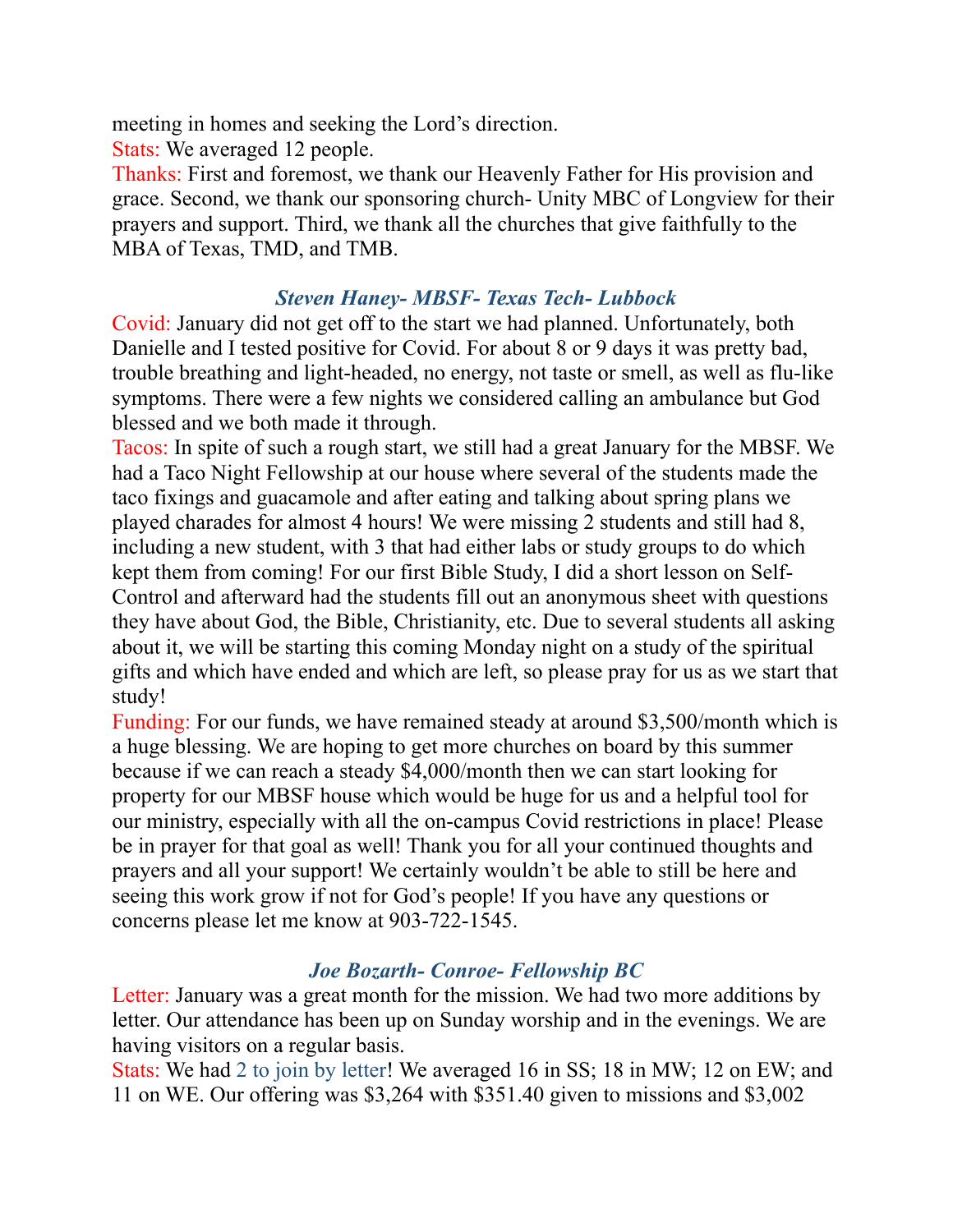#### paid on the loan.

Valentine's Day: We are looking forward to our Valentine's Day to be presented by our teen class in February.

### *David Smith- Mansfield- Lifeline BC*

Canceled: Due to Covid concerns and rising unemployment our sending church has agreed that we should wait on purchasing property. We believe God's will, will be done, sooner or later. No rush.

Food: For over a year we have been picking up food at the food bank in Grand Prairie. We have been giving food to at least 30 families and individuals. This has opened many opportunities for witnessing and outreach. Due to Covid, many people have either lost their jobs or are no longer able to sustain themselves financially for various reasons, including quarantining and catching Covid. As a result we are going to increase our efforts in distributing to more families in hopes of making more contacts. It is very difficult to do outreach and so we are going to use the food ministry to do so, Lord willing. Please pray for us as we try to find the way in which we can best meet people and do the work of planting the church most effectively.

Stats: We averaged 12 in MW and 9 in Small Groups. Our offering was \$2,077 with \$250 given to missions and \$725 paid on rent.

Bread: The food bank we use had an abundant supply of bread this week. We received the bread in large leaf bags and so needed help to package the bread in small bags. Our neighbors, Omar and Rashad helped greatly to bag them. Need: We received a lot of food for several families. One family, the husband has been laid off and the wife was quarantined for Covid. This ministry helps us to meet their needs and share the Gospel of Jesus Christ.

## *Victor Rice- San Antonio- Shiloh MBC*

Thanks: We give thanks to the Lord for health, support, and freedom to worship. With our nation divided in many things, fear of Covid continues, leadership from our new President, we see so much fear in people. We are to preach Jesus even more to give a hope.

Homeless: Our homeless shelter ministries is growing as we are picking up 2 new visitors that have been coming faithfully for a month. One of the visitors, after sitting in class and hearing the message, accepted the Lord as Savior and she said she had a great peace.

Stats: We had 1 saved! We averaged 14 in SS; 19 in MW; 14 on EW; and 12 on WE. Our offering was \$4,061.96 with \$125 given to missions and \$1,200 for rent. Closing: in closing, Bro. Mike, who had open heart surgery two years ago, received news that he has major leaking on his heart valves. Being he lost his